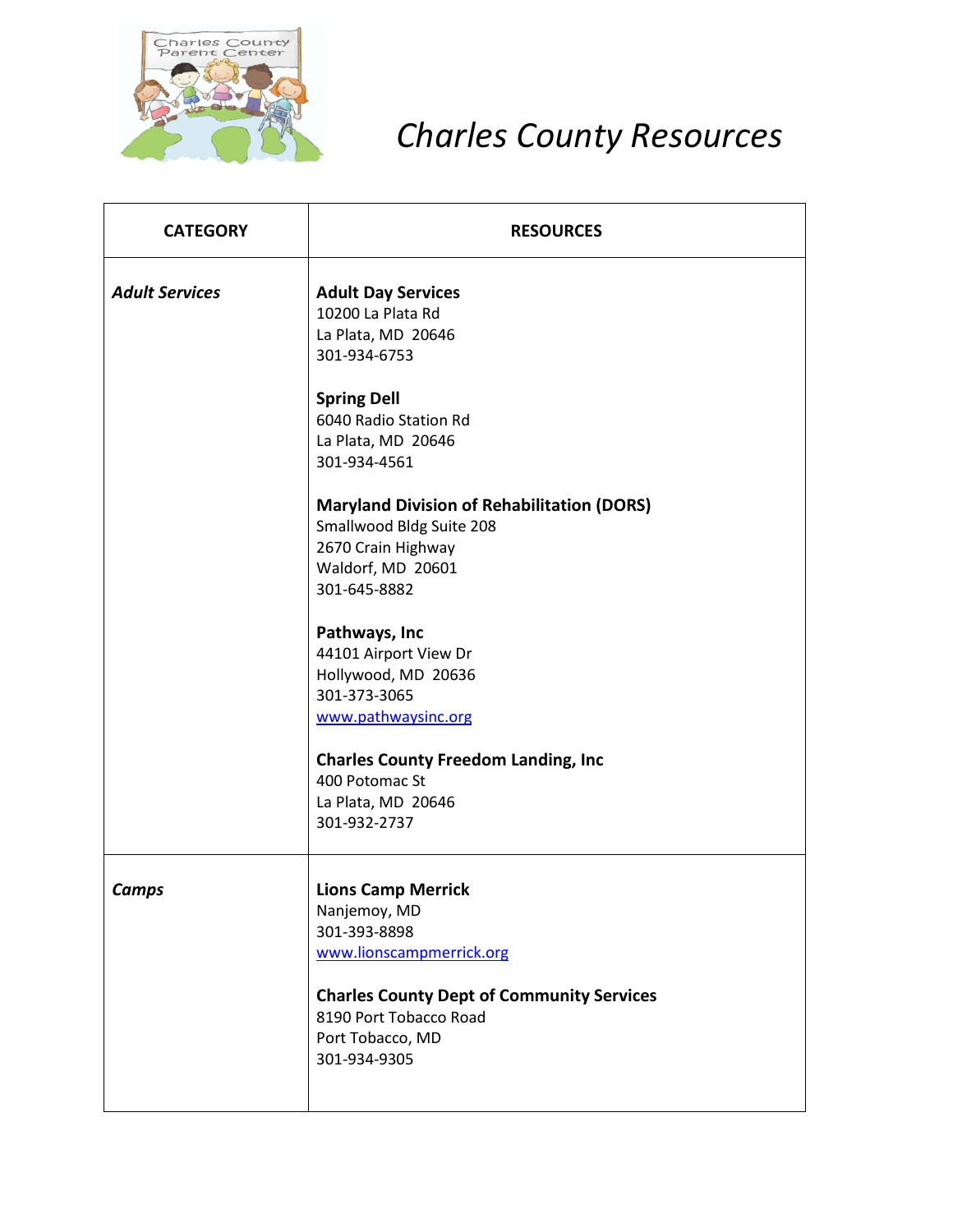|                           | <b>Melwood Recreation Center</b><br>9035 Ironsides Road<br>Nanjemoy, MD<br>301-870-3226<br>www.melwoodrecreation.org<br><b>Greenwell Foundation</b>                                                                                                                                                                                                                              |
|---------------------------|----------------------------------------------------------------------------------------------------------------------------------------------------------------------------------------------------------------------------------------------------------------------------------------------------------------------------------------------------------------------------------|
|                           | 25420 Rosedale Manor Lane<br>Hollywood, MD 20636<br>301-373-5333<br>www.greenwellfoundation.org                                                                                                                                                                                                                                                                                  |
| <b>Child Find</b>         | <b>Charles County Public Schools</b><br>5980 Radio Station Rd<br>La Plata, MD 20646<br>301-932-6610                                                                                                                                                                                                                                                                              |
| <b>Child Care/Respite</b> | <b>Southern Maryland Promise Resource Center</b><br>29958 Killpeck Creek<br>Charlotte Hall, MD 20622<br>301-290-0040<br><b>ARC of Southern Maryland</b><br>3200 Carin Highway<br>Waldorf, MD 20601<br>301-645-0887<br><b>Jill's House</b><br>9011 Leesburg Pike<br>Vienna, VA 22182<br>703-639-5660<br>www.jillshouse.org<br><b>Child Care Avenue</b><br>www.childcareavenue.com |
| <b>Dentists</b>           | <b>Mintz and Pincus</b><br><b>Waldorf Medical Park</b><br>Waldorf, MD<br>301-843-9330<br>Dr. Felix Aguto<br>3460 Old Washington Rd Suite 200<br>Waldorf, MD 20602<br>301-645-6556<br>www.wemakekidssmile.net                                                                                                                                                                     |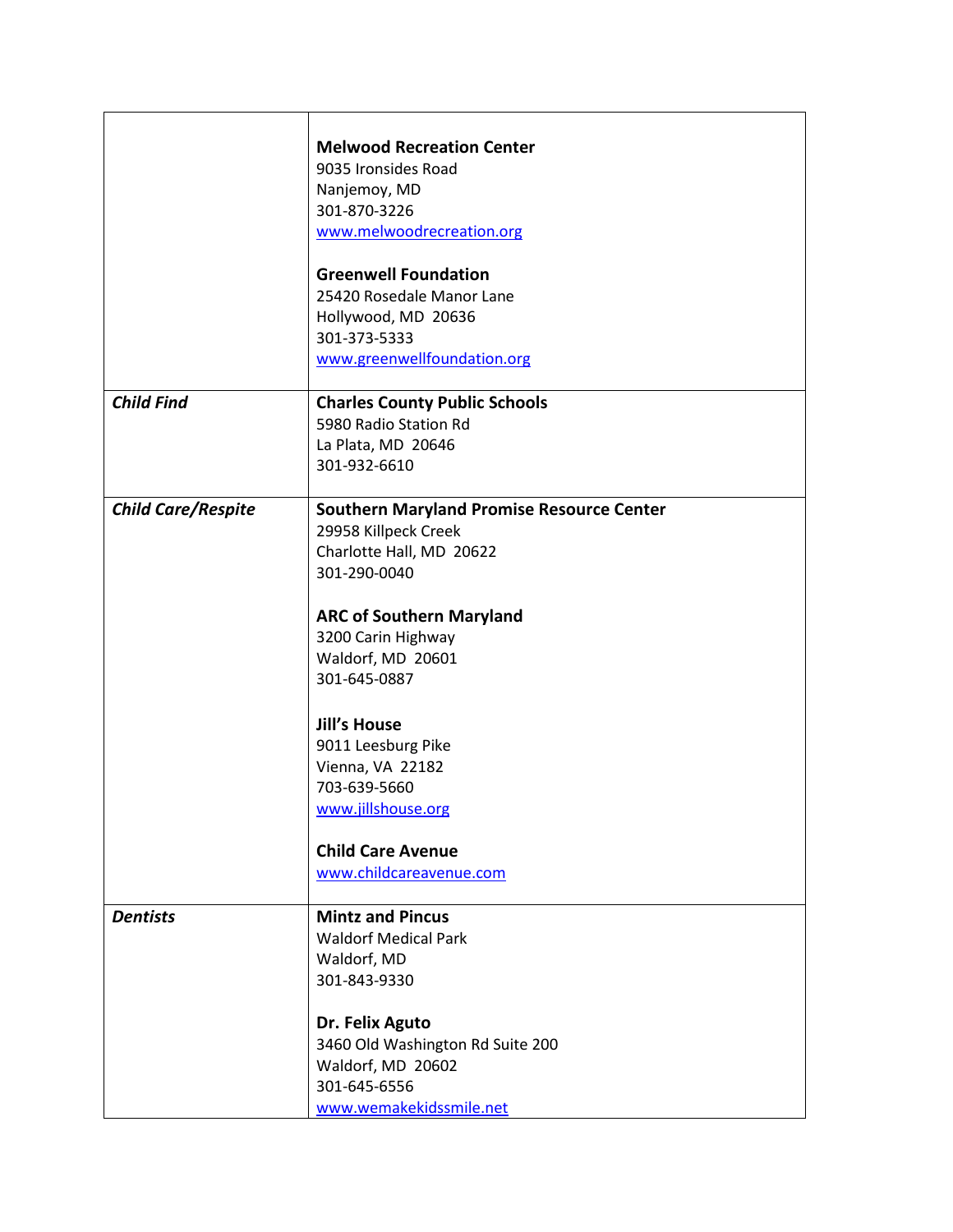| <b>Education Resources</b>               | <b>Charles County Public Schools - Dept of Special Education</b>                                                                               |
|------------------------------------------|------------------------------------------------------------------------------------------------------------------------------------------------|
|                                          | 5980 Radio Station Road                                                                                                                        |
|                                          | P.O. Box 2770                                                                                                                                  |
|                                          | La Plata MD 20646                                                                                                                              |
|                                          | 301-932-6610, 301-870-3814                                                                                                                     |
|                                          | www.ccboe.com                                                                                                                                  |
|                                          | <b>Charles County Parent Center (Family Support Network)</b><br>5998 Radio Station Road<br>La Plata, MD 20646<br>301-934-7456<br>pfs@ccboe.com |
|                                          | The Judy Center<br>Dr. Samuel A. Mudd Elementary School<br>820 Stone Avenue<br>Waldorf 20602<br>Leith Stalter<br>301-934-7493                  |
|                                          | F.B. Gwynn Center<br>5998 Radio Station Road<br>La Plata, MD 20646<br>301-934-3884                                                             |
|                                          | <b>Special Education Citizens Advisory Committee (SECAC)</b><br>Contact the Charles County Parent Center                                       |
|                                          | MSDE Website - www.marylandpublicschools.org                                                                                                   |
|                                          | <b>MSDE Early Childhood Gateway - www.mdecgateway.org</b>                                                                                      |
|                                          | Maryland Learning Links - www.marylandlearninglinks.org                                                                                        |
| <b>Family Support</b><br><b>Programs</b> | <b>Arc of Southern Maryland</b><br>3200 Crain Highway<br>Waldorf, MD<br>301/645-0887<br><b>Abilities Network</b>                               |
|                                          | 9375 Chesapeake Street, #103<br>La Plata, Maryland 20646<br>301/392-3554<br>Fax: 301/392-3558                                                  |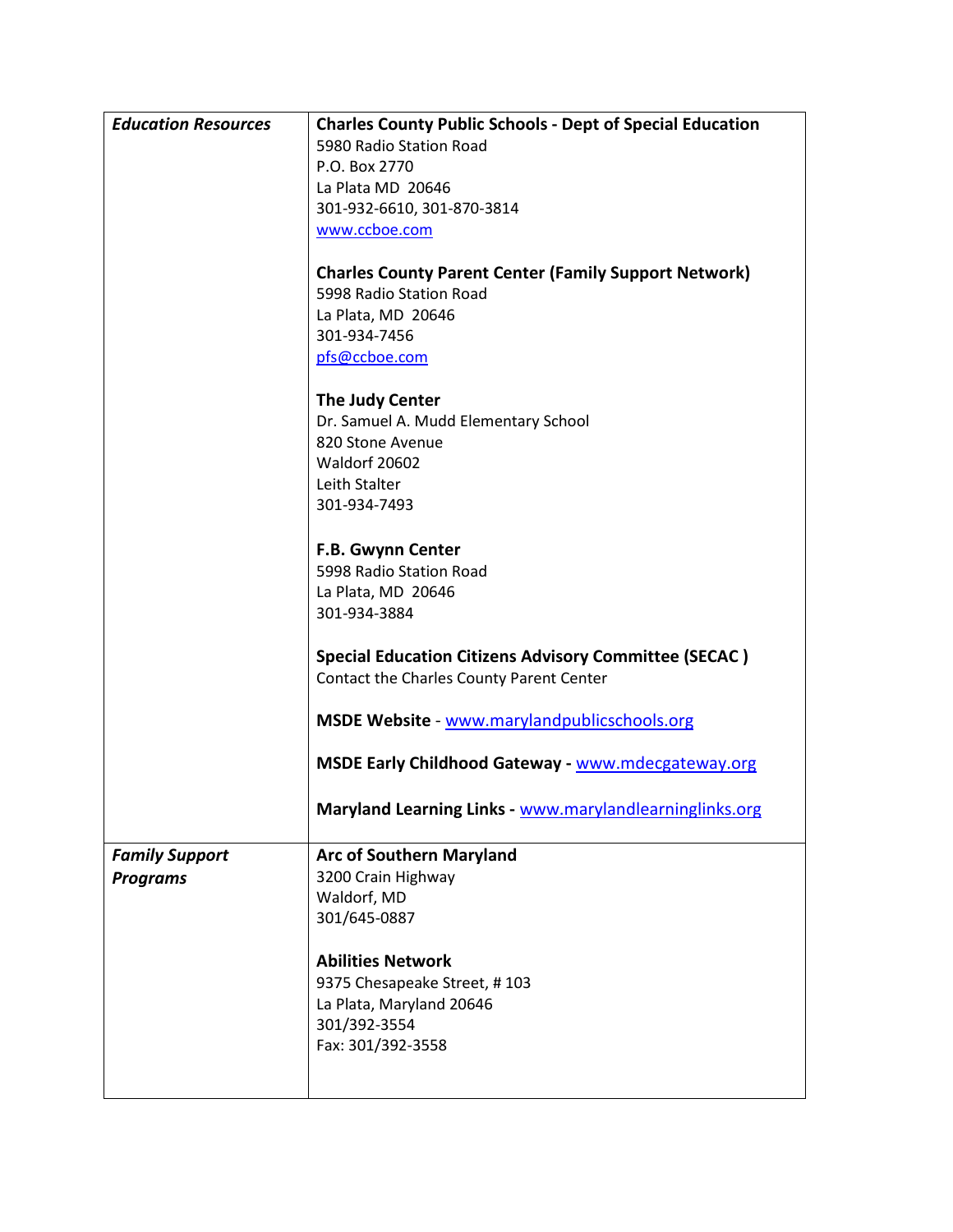|                          | <b>Easter Seals</b><br>4041 Powder Mill Road Suite 100<br>Calverton, Maryland 20705 |
|--------------------------|-------------------------------------------------------------------------------------|
|                          | 301-931-8700                                                                        |
|                          | <b>United Way of Charles County</b>                                                 |
|                          | 10250 La Plata Rd                                                                   |
|                          | La Plata MD 20646                                                                   |
|                          | <b>Family Navigators</b>                                                            |
|                          | 11110 Mall Circle                                                                   |
|                          | St. Charles Towne Center                                                            |
|                          | Waldorf, MD 20603                                                                   |
|                          | 301-374-6696                                                                        |
|                          | Melwood                                                                             |
|                          | 12705 Country Lane                                                                  |
|                          | Waldorf, MD                                                                         |
|                          | 301-870-6722                                                                        |
| <b>Financial/Funding</b> | <b>Social Security Administration</b>                                               |
|                          | 6400 Old Branch Ave.                                                                |
|                          | Camp Springs, MD 20748                                                              |
|                          | 800-772-1213                                                                        |
|                          | <b>Charles County Health Department</b>                                             |
|                          | 4545 Crain Highway                                                                  |
|                          | White Plains, MD 20646                                                              |
|                          | 301-609-6900                                                                        |
|                          | <b>Developmental Disabilities Administration (DDA)</b>                              |
|                          | Contact the Charles County Health Dept                                              |
|                          | <b>Charles County Department of Social Services</b>                                 |
|                          | 200 Kent Avenue                                                                     |
|                          | La Plata, MD 20646                                                                  |
|                          | 301-392-6400                                                                        |
|                          | <b>LISS Funding</b>                                                                 |
|                          | <b>Maryland Community Connection</b>                                                |
|                          | Toll Free: 1-877-622-6688                                                           |
|                          | www.marylandcommunityconnection.org                                                 |
|                          | Arc of Prince George's County, Inc.                                                 |
|                          | Toll Free: 1-877-967-5272                                                           |
|                          | www.thearcofpgc.org                                                                 |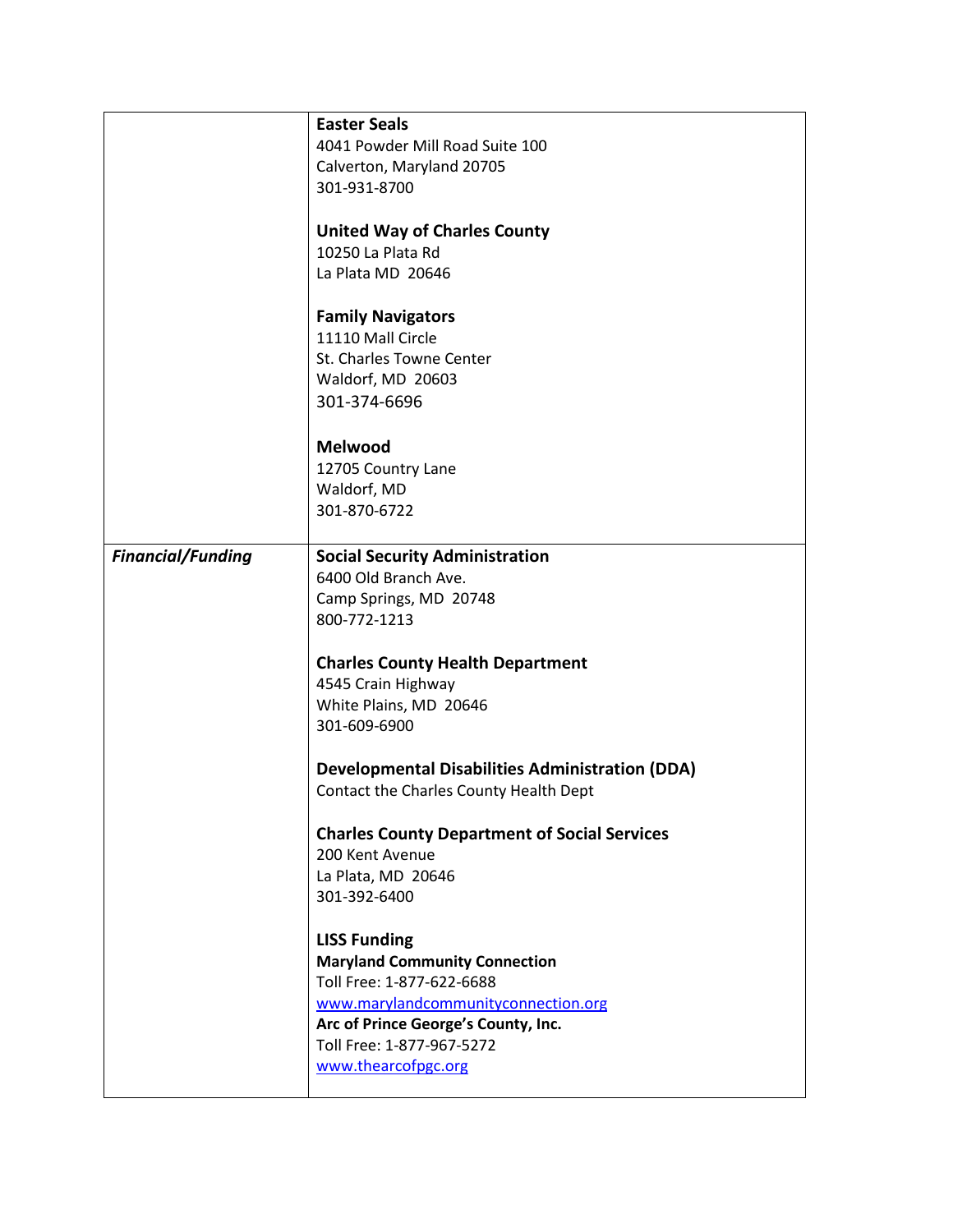| <b>Hopsitals</b>            | <b>Civista Medical Center</b>                       |
|-----------------------------|-----------------------------------------------------|
|                             | 701 East Charles Street                             |
|                             | La Plata, MD                                        |
|                             | 301-609-4000                                        |
|                             |                                                     |
|                             | <b>Children's National Medical Center</b>           |
|                             | 111 Michigan Ave NW                                 |
|                             | Washington, DC 20010                                |
|                             | 1-888-884-BEAR (2327)                               |
|                             |                                                     |
| <b>Housing and Supports</b> | <b>Charles County Department of Social Services</b> |
|                             | 200 Kent Avenue                                     |
|                             | La Plata, MD 20646                                  |
|                             | 301-392-6400                                        |
|                             |                                                     |
|                             | <b>Catholic Charites</b>                            |
|                             | Hughesville, MD                                     |
|                             | 301-870-5308                                        |
|                             |                                                     |
| <b>Job Training and</b>     | <b>Division of Rehabilitation Services (DORS)</b>   |
| <b>Supports</b>             | Smallwood Bldg., Ste. 208                           |
|                             | 2670 Crain Highway                                  |
|                             | Waldorf, MD 20601-2806                              |
|                             | 301-645-8882                                        |
|                             |                                                     |
|                             | <b>Southern Maryland Worksource - Waldorf</b>       |
|                             | 175 Post Office Road                                |
|                             | Waldorf, MD 20602                                   |
|                             | 301-645-8712                                        |
|                             | www.dllr.state.md.us/county/calvert/                |
|                             |                                                     |
| <b>Legal Services /</b>     | <b>Maryland Disability Law Center</b>               |
| <b>Advocacy</b>             | 1800 N. Charles Street; Suite 400                   |
|                             | Baltimore, MD 21201                                 |
|                             | 410 727-6352 Voice                                  |
|                             | 410 727-6387 TDD                                    |
|                             | 410-727-6352                                        |
|                             | 1-800-233-7201                                      |
|                             | www.mdlclaw.org                                     |
|                             |                                                     |
|                             | The Parents' Place of Maryland                      |
|                             | 801 Cromwell Park Drive                             |
|                             | Suite 103                                           |
|                             | Glen Burnie, MD 21061                               |
|                             | (410) 768-9100                                      |
|                             | www.ppmd.org                                        |
|                             |                                                     |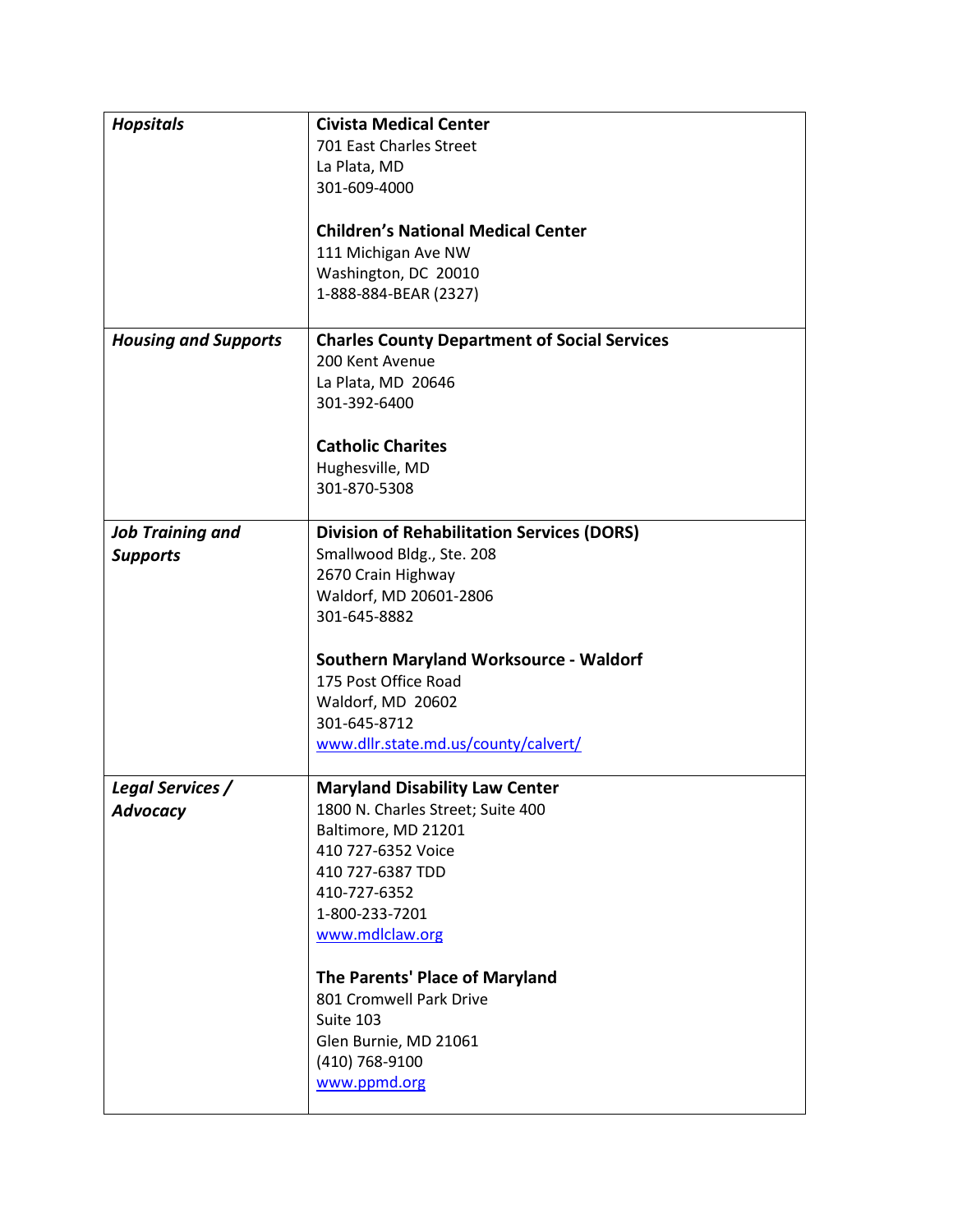|                               | Wrightslaw                                            |
|-------------------------------|-------------------------------------------------------|
|                               | www.wrightslaw.com                                    |
| <b>Libraries</b>              | <b>Charles County Libraries</b>                       |
|                               | www.ccplonline.org                                    |
|                               | <b>Southern Maryland Regional Library Association</b> |
|                               | Calvert, St Mary's and Charles Counties               |
|                               | www.smrla.org                                         |
|                               |                                                       |
| <b>Mental Health Services</b> | <b>National Alliance on Mental Illness</b>            |
|                               | 46940 S. Shangri-La Drive, #101                       |
|                               | Lexington Park, MD 20653                              |
|                               | 301/737-1988                                          |
|                               | http://www.namisomd.org                               |
|                               |                                                       |
|                               | <b>Maryland Coalition of Families for Children's</b>  |
|                               | <b>Mental Health</b>                                  |
|                               | 888/607-3767                                          |
|                               | www.mdcoalition.org                                   |
|                               | <b>Center for Children</b>                            |
|                               | 6100 Radio Station Road                               |
|                               | La Plata, MD 20646                                    |
|                               | 301/609-9887 or                                       |
|                               | 301/884-0767                                          |
|                               | www.center-for-children.org                           |
|                               | <b>Charles County Dept of Health</b>                  |
|                               | 4545 Crain Highway                                    |
|                               | While Plains, MD 20695                                |
|                               | 301-609-6700                                          |
|                               |                                                       |
|                               | <b>Regeneration Counseling Services</b>               |
|                               | 401 Post Office Road Suite 101                        |
|                               | Waldorf, MD 20602                                     |
|                               | 301-259-5782                                          |
|                               | Vesta, Inc                                            |
|                               | 22 Industrial Park Dr. Suite A                        |
|                               | Waldorf, MD 20602                                     |
|                               | 301-638-7543                                          |
|                               |                                                       |
|                               |                                                       |
|                               |                                                       |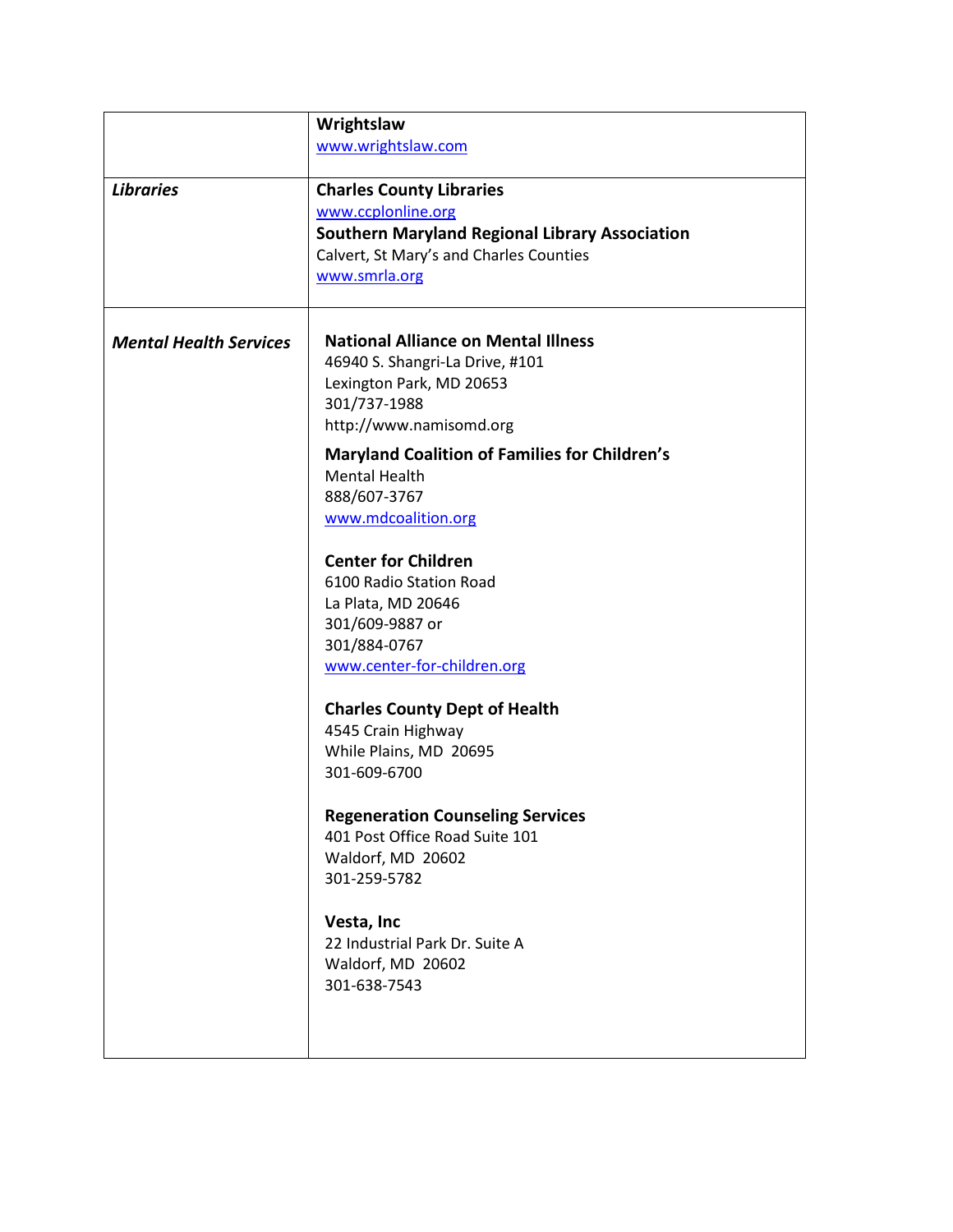|                              | <b>Institute for Family Centered Services, Inc.</b><br>605 Post Office Rd Suites 204/205<br>Waldorf, MD 20602<br>301-870-4313<br><b>Mental Health Association (MHA) of Southern Maryland</b><br>1170 Overlook Dr<br>Accokeek, MD 20607<br>301-283-2410<br>www.nmha.org |
|------------------------------|------------------------------------------------------------------------------------------------------------------------------------------------------------------------------------------------------------------------------------------------------------------------|
|                              | <b>Promise Resource Center</b><br>29958 Killpeck Creek Ct<br>Charlotte Hall, MD 20622<br>301-290-0040<br>866-290-0040<br>www.thepromisecenter.org                                                                                                                      |
| <b>Pediatricians</b>         | Dr. Dianna Abney<br>3500 Old Washington Road<br>Waldorf, MD 20602<br>301-645-1133<br>Dr. Chhabra and Dr. Sait<br>3600 Leonardtown Rd Suite 101<br>Waldorf, MD 20601<br>301-645 5951                                                                                    |
| <b>Pediatric Specialists</b> | <b>Pediatric Ophthalmologist</b><br>Nancy Morrison, MD<br>Pembrooke Square<br>Waldorf, MD<br>301-645-8120<br><b>Pediatric Neurologist</b><br>Dr. Harry Kerasidis<br>130 Hospital Rd Suite 101<br>Prince Frederick, MD 20678<br>410-535-2500                            |
|                              | <b>Pediatric Psychiatrist</b><br>Dr. Aimee Alinsonor<br>14350 Solomons Island Rd Suite 103A<br>Solomons, MD 20688<br>410-326-2333                                                                                                                                      |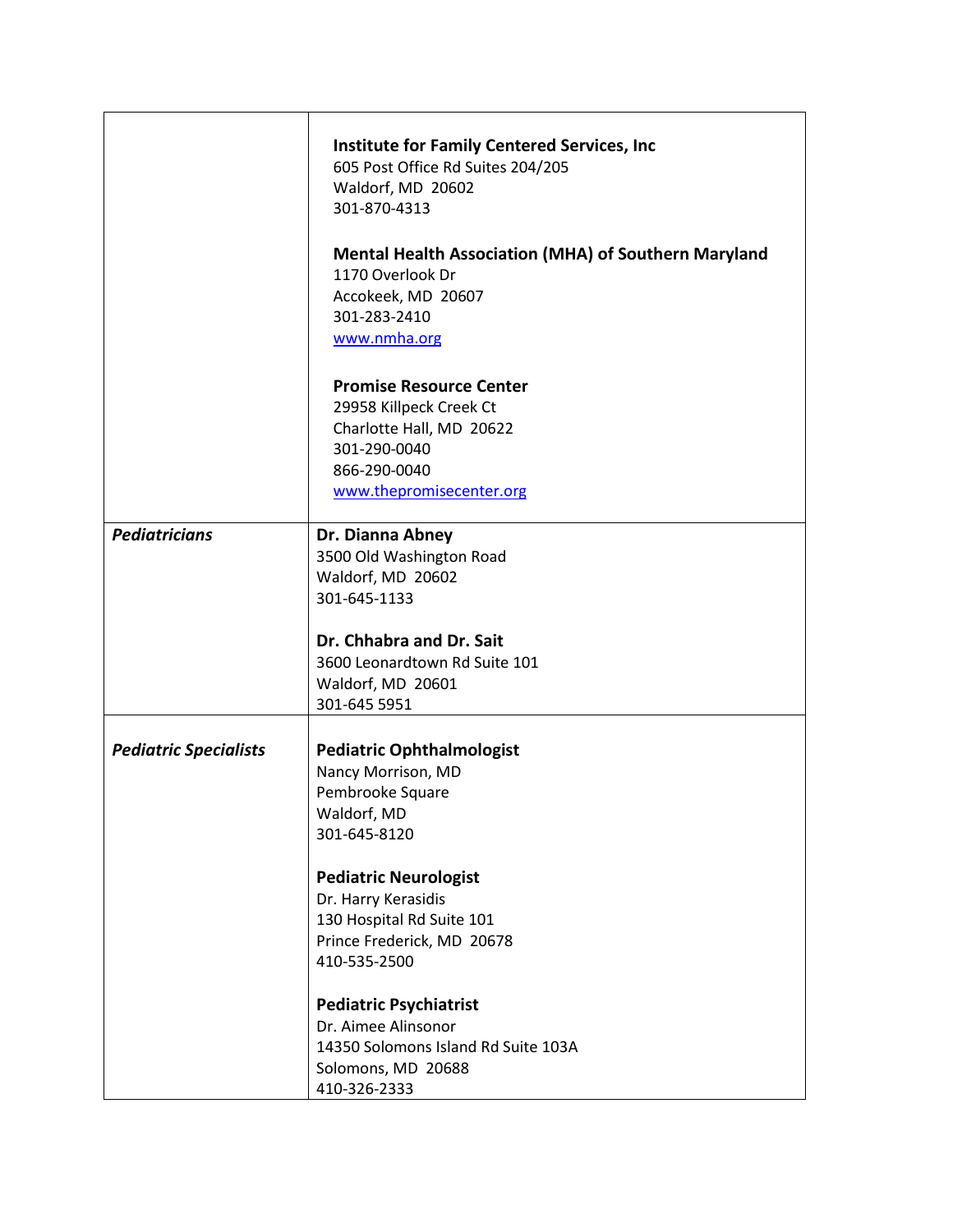|                             | Dr. Maria Hammill<br>Dr. Joshua Sussal<br>7474 Greenway Center Dr Suite 730<br>Greenbelt, MD 20770<br>301-982-3437<br>www.sussalpsi.com<br><b>Neuropsychology Testing</b><br>Angela M Bollich PHD<br>9440 Pennsylvania Ave<br>Upper Marlboro, MD 20772<br>301-448-9283<br><b>Children's National Medical Center (Rockville)</b><br>15245 Shady Grove Road, Suite 350 (South Building) |
|-----------------------------|---------------------------------------------------------------------------------------------------------------------------------------------------------------------------------------------------------------------------------------------------------------------------------------------------------------------------------------------------------------------------------------|
|                             | Rockville, MD 20850<br>301-765-5430                                                                                                                                                                                                                                                                                                                                                   |
|                             | www.childrensnational.org                                                                                                                                                                                                                                                                                                                                                             |
|                             |                                                                                                                                                                                                                                                                                                                                                                                       |
| <b>Preschool Testing</b>    | <b>Child Find Contact List</b><br>www.dhmh.maryland.gov                                                                                                                                                                                                                                                                                                                               |
|                             |                                                                                                                                                                                                                                                                                                                                                                                       |
|                             | <b>Maryland Model for School Readiness (MMSR)</b>                                                                                                                                                                                                                                                                                                                                     |
|                             | www.mdk12.org/instruction                                                                                                                                                                                                                                                                                                                                                             |
|                             | <b>Healthy Beginnings</b>                                                                                                                                                                                                                                                                                                                                                             |
|                             | www.marylandhealthybeginnings.org                                                                                                                                                                                                                                                                                                                                                     |
| <b>Recreation Programs</b>  | <b>Charles County Parks and Recreation</b>                                                                                                                                                                                                                                                                                                                                            |
|                             | (Therapeutic Recreation Services)                                                                                                                                                                                                                                                                                                                                                     |
|                             | 8190 Port Tobacco Road                                                                                                                                                                                                                                                                                                                                                                |
|                             | Port Tobacco, MD                                                                                                                                                                                                                                                                                                                                                                      |
|                             | 301-934-9305                                                                                                                                                                                                                                                                                                                                                                          |
| <b>Social Skills Groups</b> | <b>Barstow Acres</b>                                                                                                                                                                                                                                                                                                                                                                  |
|                             | 590 Main Street                                                                                                                                                                                                                                                                                                                                                                       |
|                             | Prince Frederick, MD 20678                                                                                                                                                                                                                                                                                                                                                            |
|                             | www.childrencenter.net                                                                                                                                                                                                                                                                                                                                                                |
|                             | <b>Autism Project</b>                                                                                                                                                                                                                                                                                                                                                                 |
|                             | 9439 Old Solomons Island Rd.                                                                                                                                                                                                                                                                                                                                                          |
|                             | Owings, Maryland                                                                                                                                                                                                                                                                                                                                                                      |
|                             | www.theautismproject.info/location                                                                                                                                                                                                                                                                                                                                                    |
|                             | <b>Personalized Therapy</b>                                                                                                                                                                                                                                                                                                                                                           |
|                             | www.personalizedtherapyllc.com                                                                                                                                                                                                                                                                                                                                                        |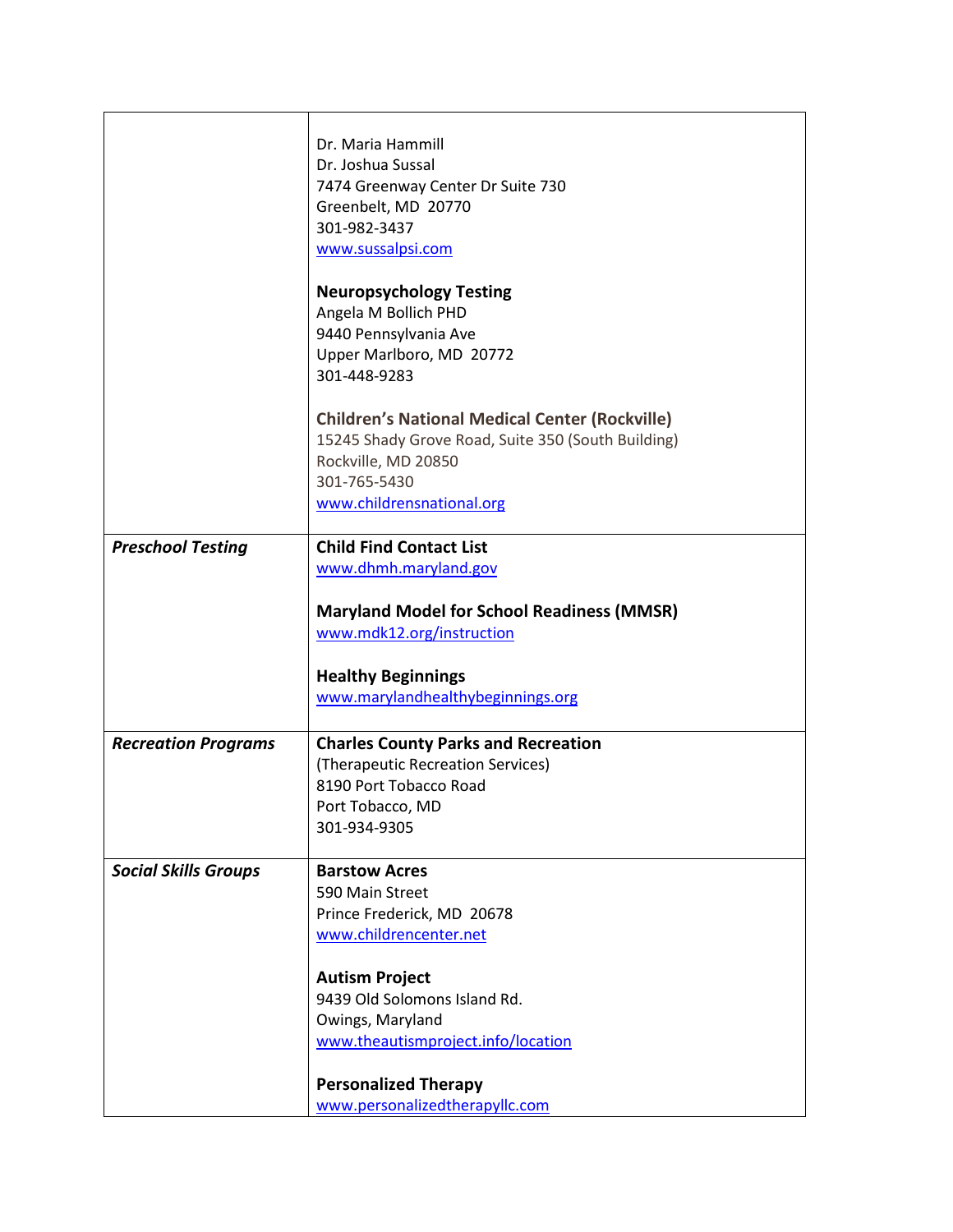|                        | <b>Coordinated Movements</b>                     |
|------------------------|--------------------------------------------------|
|                        | 29770 Three Notch Road Suite 201                 |
|                        | Charlotte Hall, MD 20622                         |
|                        | 301-290-0800                                     |
|                        | www.coordinatedmovements.com                     |
| <b>Support Groups/</b> | Angels Forever Up (Down Syndrome Support Group)  |
| <b>Information</b>     | <b>PO Box 868</b>                                |
|                        | Waldorf Md 20604                                 |
|                        | (240) 412-1922                                   |
|                        | www.angelsforeverup.org                          |
|                        | <b>Autism and ADHD Support Group</b>             |
|                        | Allysa Ware - 240-210-5037                       |
|                        | lysaware@aol.com                                 |
|                        | The Parents' Place of Maryland                   |
|                        | 801 Cromwell Park Drive                          |
|                        | Suite 103                                        |
|                        | Glen Burnie, MD 21061                            |
|                        | (410) 768-9100                                   |
|                        | www.ppmd.org                                     |
|                        | The ARC of Southern Maryland                     |
|                        | <b>Charles County Office</b>                     |
|                        | Gateway Plaza                                    |
|                        | 3971 St. Charles Parkway                         |
|                        | Waldorf, MD 20602                                |
|                        | Phone: 301-932-7809                              |
|                        | www.arcsomd.org                                  |
|                        | <b>Abilities Network of Charles County</b>       |
|                        | 9375 Chesapeake St, Suite 103                    |
|                        | La Plata, Maryland, 20646                        |
|                        | 301.392.3554                                     |
|                        | www.abilitiesnetwork.org                         |
|                        | The Judy Center                                  |
|                        | Dr. Samuel A. Mudd Elementary School             |
|                        | 820 Stone Avenue                                 |
|                        | Waldorf 20602                                    |
|                        | 301-934-7493                                     |
| <b>Therapists</b>      | <b>Coordinated Movements (OT, PT and Speech)</b> |
|                        | 29770 Three Notch Road Suite 201                 |
|                        | Mechanicsville, MD 20622                         |
|                        | 301-290-0800                                     |
|                        | www.coordinatedmovements.com                     |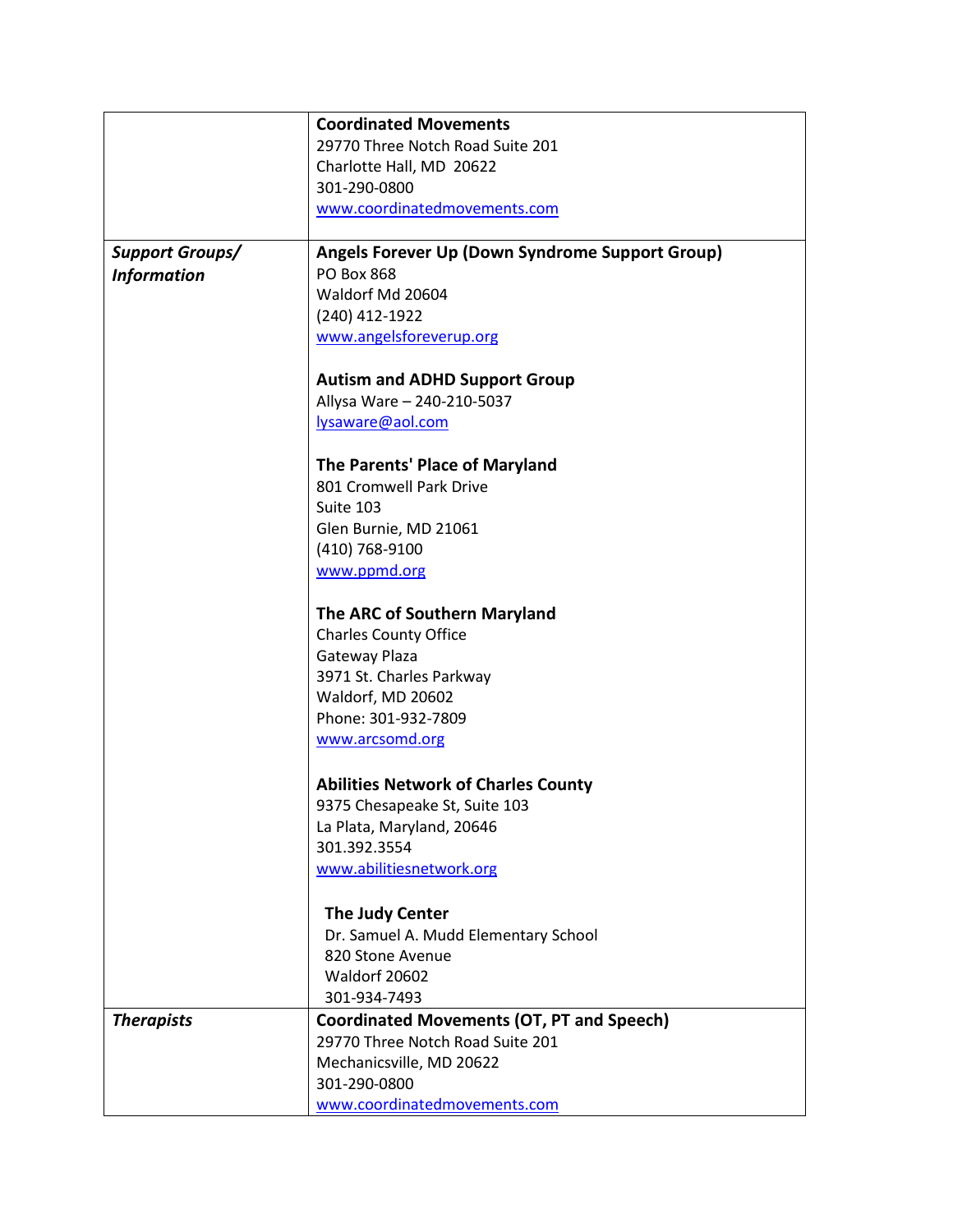|                       | <b>Orthopedics and Sports Physical Therapy (OSPT)</b><br>10 N La Plata Court<br>La Plata, MD 20646<br>301-934-5336<br>www.osptgroup.com<br>La Plata Physical Therapy<br>101 Centennial Street<br>La Plata, MD 20646<br>301-392-3700<br>www.laplatapt.com<br><b>Personalized Therapy</b><br>St. Marys County<br><b>Calvert County</b><br>301-862-2505<br>www.personalizedtherapyllc.com                              |
|-----------------------|---------------------------------------------------------------------------------------------------------------------------------------------------------------------------------------------------------------------------------------------------------------------------------------------------------------------------------------------------------------------------------------------------------------------|
| <b>Transportation</b> | <b>Department of Community Services (Van GO)</b><br><b>Transportation Division</b><br>8190 Port Tobacco Road<br>Port Tobacco, MD 20677<br>301-934-9305 · 301-870-3388<br>www.go-vango.com                                                                                                                                                                                                                           |
| <b>Waivers</b>        | <b>Autism Waiver</b><br><b>Charles County Public Schools</b><br>59801 Radio Station Road<br>La Plata, MD 20646<br>301-392-6610<br><b>Model Waiver</b><br>The Coordinating Center<br>8258 Veteran's Highway #13<br>Millersville, MD 21108<br>1-800-296-2242<br>Rare and Expensive Case Management Program (REM)<br>The Coordinating Center<br>8258 Veteran's Highway #13<br>Millersville, MD 21108<br>1-800-296-2242 |